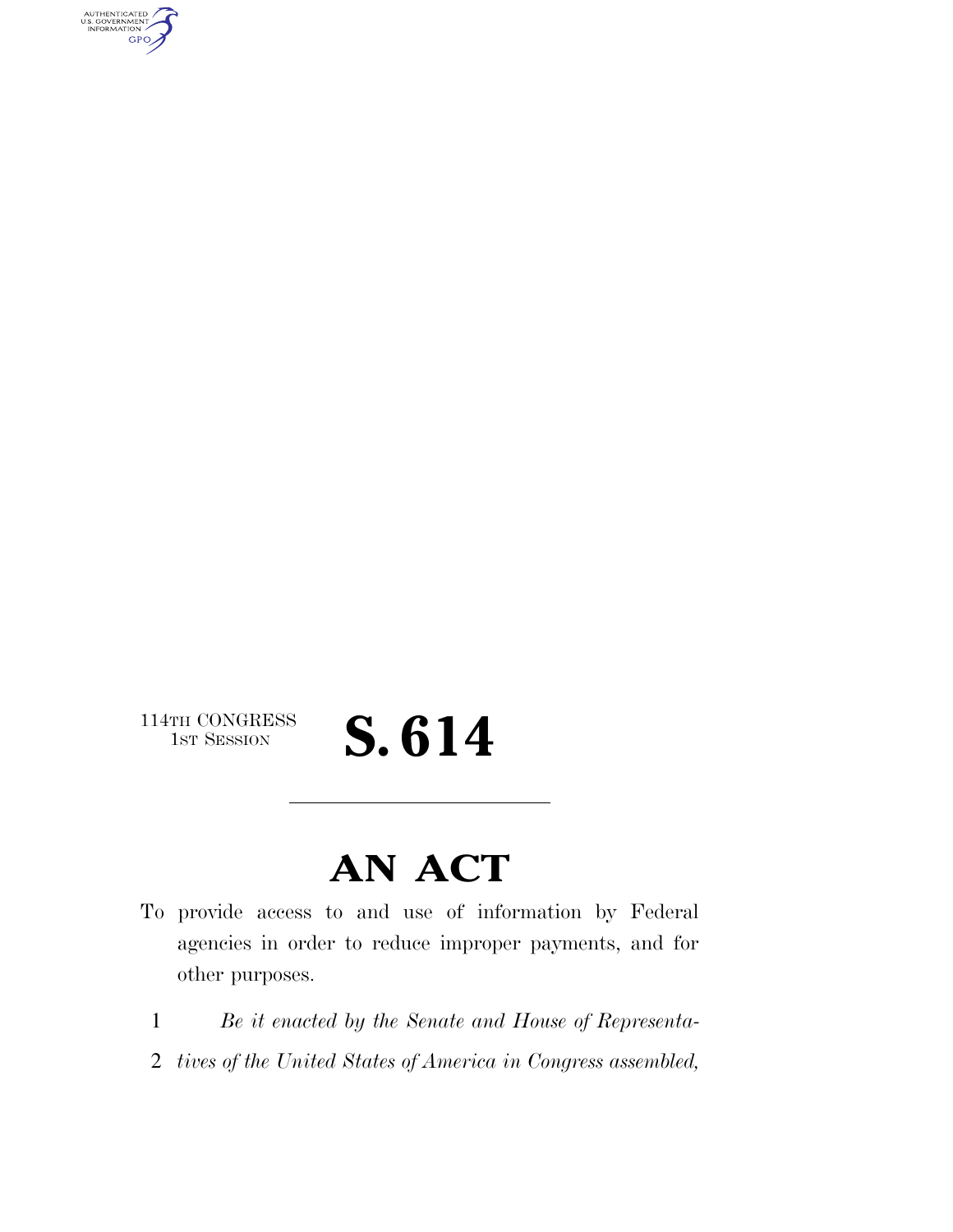#### **SECTION 1. SHORT TITLE.**

| 2  | This Act may be cited as the "Federal Improper Pay-    |
|----|--------------------------------------------------------|
| 3  | ments Coordination Act of 2015".                       |
| 4  | SEC. 2. AVAILABILITY OF THE DO NOT PAY INITIATIVE TO   |
| 5  | THE JUDICIAL AND LEGISLATIVE BRANCHES                  |
| 6  | AND STATES.                                            |
| 7  | Section 5 of the Improper Payments Elimination and     |
| 8  | Recovery Improvement Act of 2012 (31 U.S.C. 3321 note) |
| 9  | is amended—                                            |
| 10 | $(1)$ in subsection $(b)(3)$ —                         |
| 11 | $(A)$ in the paragraph heading, by striking            |
| 12 | "BY AGENCIES";                                         |
| 13 | (B) by striking "For purposes" and insert-             |
| 14 | ing the following:                                     |
| 15 | "(A) IN GENERAL.—For purposes"; and                    |
| 16 | (C) by adding at the end the following:                |
| 17 | "(B) OTHER ENTITIES.—States and any                    |
| 18 | contractor, subcontractor, or agent of a State,        |
| 19 | and the judicial and legislative branches of the       |
| 20 | United States (as defined in paragraphs (2)            |
| 21 | and $(3)$ , respectively, of section $202(e)$ of title |
| 22 | 18, United States Code), shall have access to,         |
| 23 | and use of, the Do Not Pay Initiative for the          |
| 24 | purpose of verifying payment or award eligi-           |
| 25 | bility for payments (as defined in section             |
| 26 | $2(g)(3)$ of the Improper Payments Information         |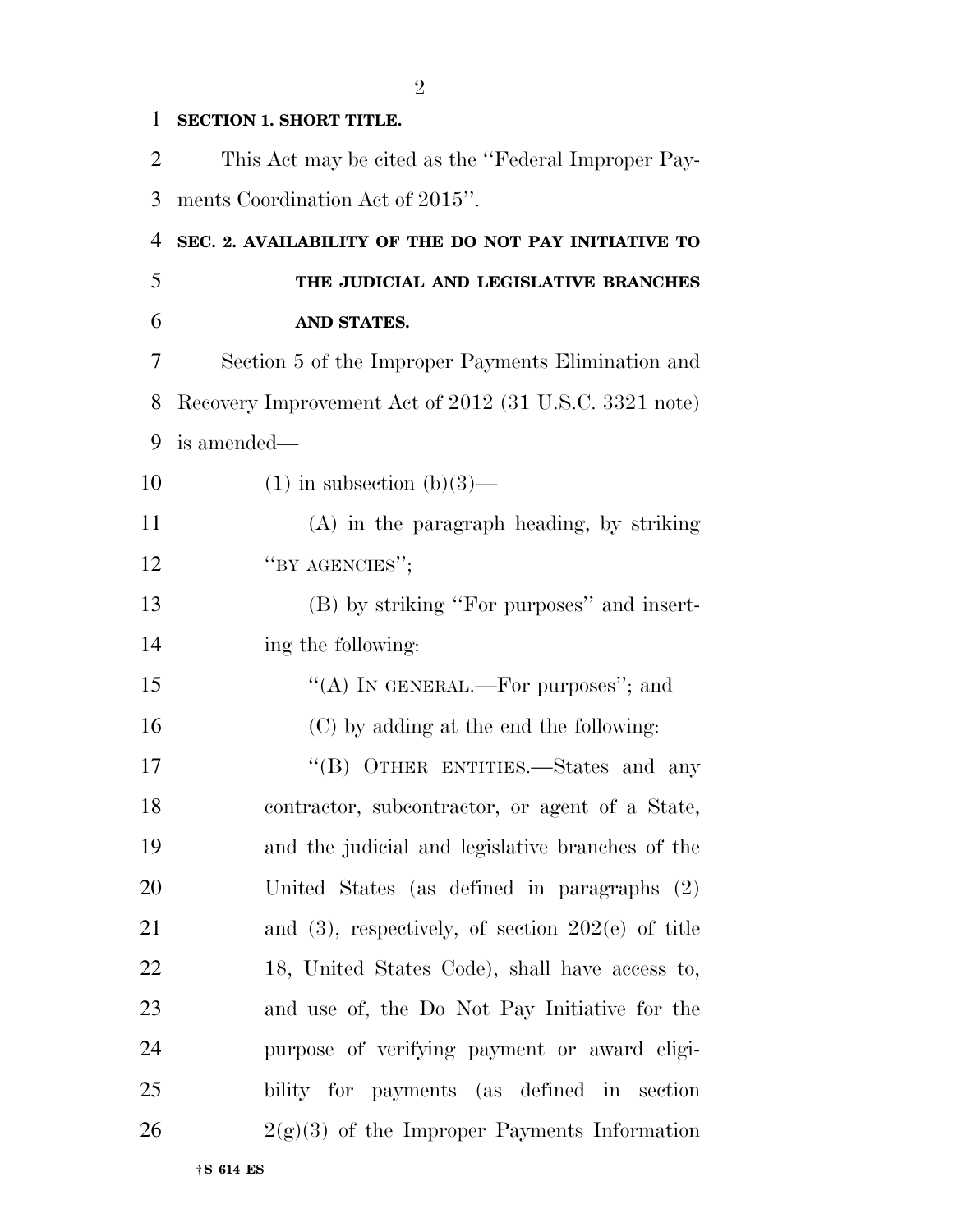Act of 2002 (31 U.S.C. 3321 note)) when, with respect to a State, the Director of the Office of Management and Budget determines that the Do Not Pay Initiative is appropriately estab- lished for that State and any contractor, sub- contractor, or agent of the State, and, with re- spect to the judicial and legislative branches of the United States, when the Director of the Of- fice of Management and Budget determines that the Do Not Pay Initiative is appropriately established for the judicial branch or the legis-lative branch, as applicable.

13 "'(C) CONSISTENCY WITH PRIVACY ACT OF 1974.—To ensure consistency with the principles of section 552a of title 5, United States Code (commonly known as the 'Privacy Act of 1974'), the Director of the Office of Manage- ment and Budget may issue guidance that es- tablishes privacy and other requirements that shall be incorporated into Do Not Pay Initiative access agreements with States, including any contractor, subcontractor, or agent of a State, and the judicial and legislative branches of the United States.''; and

25 (2) in subsection  $(d)(2)$ —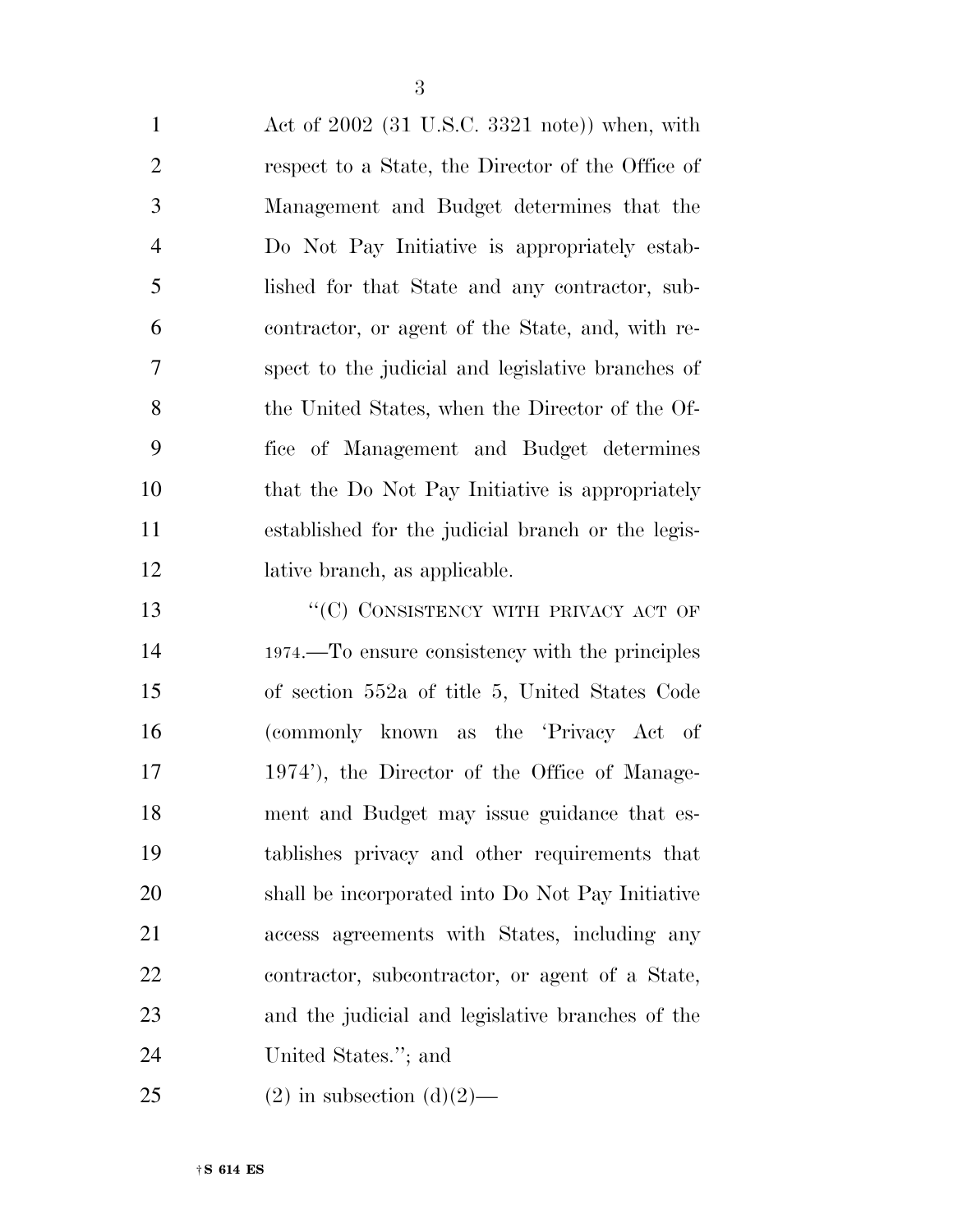| $\mathbf{1}$   | (A) in subparagraph (B), by striking                          |
|----------------|---------------------------------------------------------------|
| $\overline{2}$ | "and" after the semicolon;                                    |
| 3              | $(B)$ in subparagraph $(C)$ , by striking the                 |
| $\overline{4}$ | period at the end and inserting "; and"; and                  |
| 5              | $(C)$ by inserting after subparagraph $(C)$                   |
| 6              | the following:                                                |
| $\overline{7}$ | "(D) may include States and their quasi-                      |
| 8              | government entities, and the judicial and legis-              |
| 9              | lative branches of the United States (as defined              |
| 10             | in paragraphs $(2)$ and $(3)$ , respectively, of sec-         |
| 11             | tion $202(e)$ of title 18, United States Code) as             |
| 12             | users of the system in accordance with sub-                   |
|                |                                                               |
| 13             | section $(b)(3)$ .".                                          |
| 14             | SEC. 3. IMPROVING THE SHARING AND USE OF DATA BY              |
| 15             | <b>GOVERNMENT AGENCIES</b><br><b>TO</b><br><b>CURB</b><br>IM- |
| 16             | PROPER PAYMENTS.                                              |
| 17             | The Improper Payments Elimination and Recovery                |
| 18             | Improvement Act of 2012 (31 U.S.C. 3321 note) is              |
| 19             | amended—                                                      |
| 20             | $(1)$ in section $5(a)(2)$ , by striking subparagraph         |
| 21             | (A) and inserting the following:                              |
| 22             | "(A) The death records maintained by the                      |
| 23             | Commissioner of Social Security."; and                        |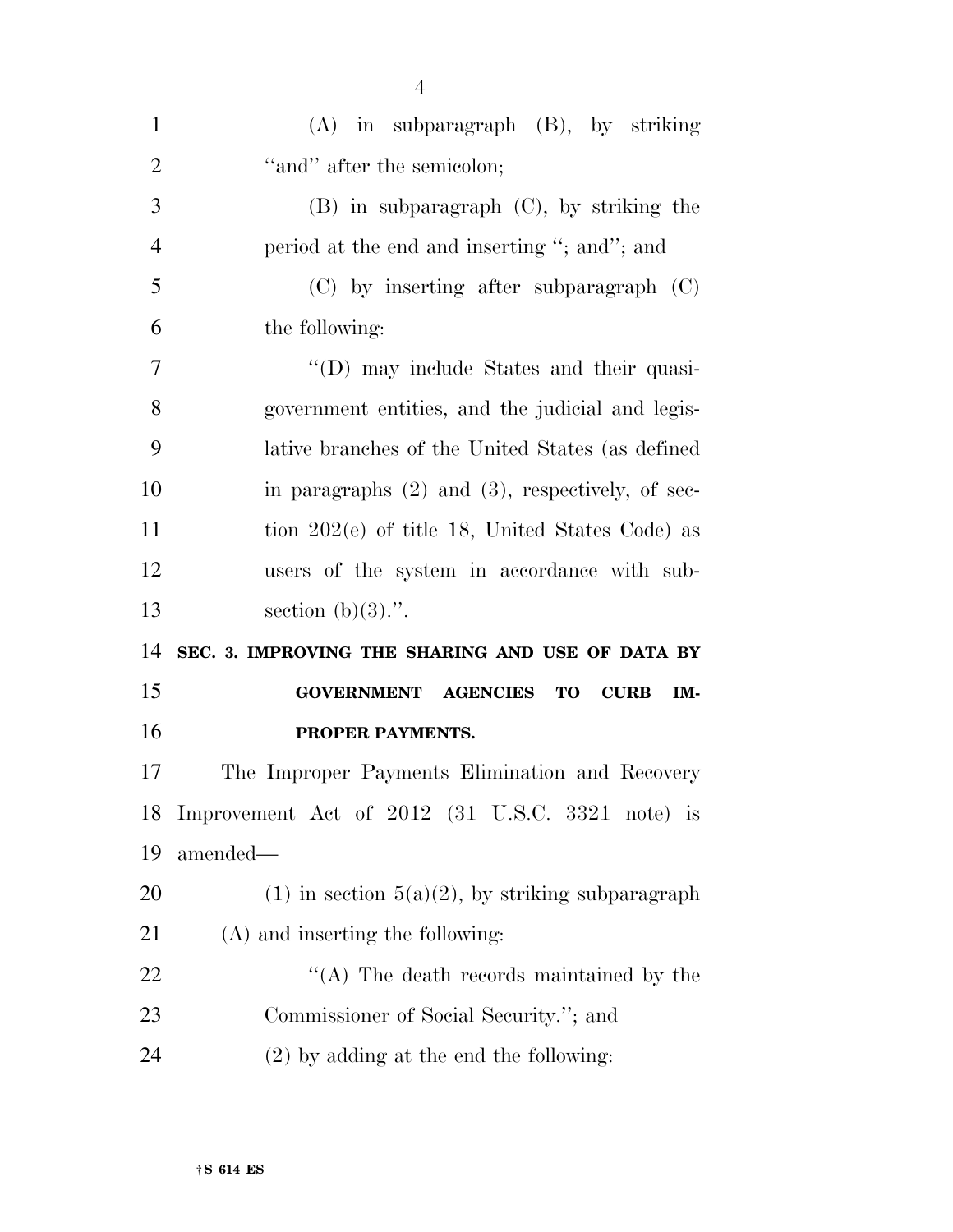### **''SEC. 7. IMPROVING THE USE OF DATA BY GOVERNMENT AGENCIES FOR CURBING IMPROPER PAY-MENTS.**

 ''(a) PROMPT REPORTING OF DEATH INFORMATION BY THE DEPARTMENT OF STATE AND THE DEPARTMENT OF DEFENSE.—Not later than 1 year after the date of enactment of this section, the Secretary of State and the Secretary of Defense shall establish a procedure under which each Secretary shall, promptly and on a regular basis, submit information relating to the deaths of individ- uals to each agency for which the Director of the Office of Management and Budget determines receiving and using such information would be relevant and necessary. ''(b) GUIDANCE TO AGENCIES REGARDING DATA AC- CESS AND USE FOR IMPROPER PAYMENTS PURPOSES.— 16 "(1) IN GENERAL.—Not later than 1 year after the date of enactment of this section, the Director of the Office of Management and Budget, in con- sultation with the Council of the Inspectors General on Integrity and Efficiency, the heads of other rel- evant Federal, State, and local agencies, and Indian tribes and tribal organizations, as appropriate, shall issue guidance regarding implementation of the Do Not Pay Initiative under section 5 to—

25 "(A) the Department of the Treasury; and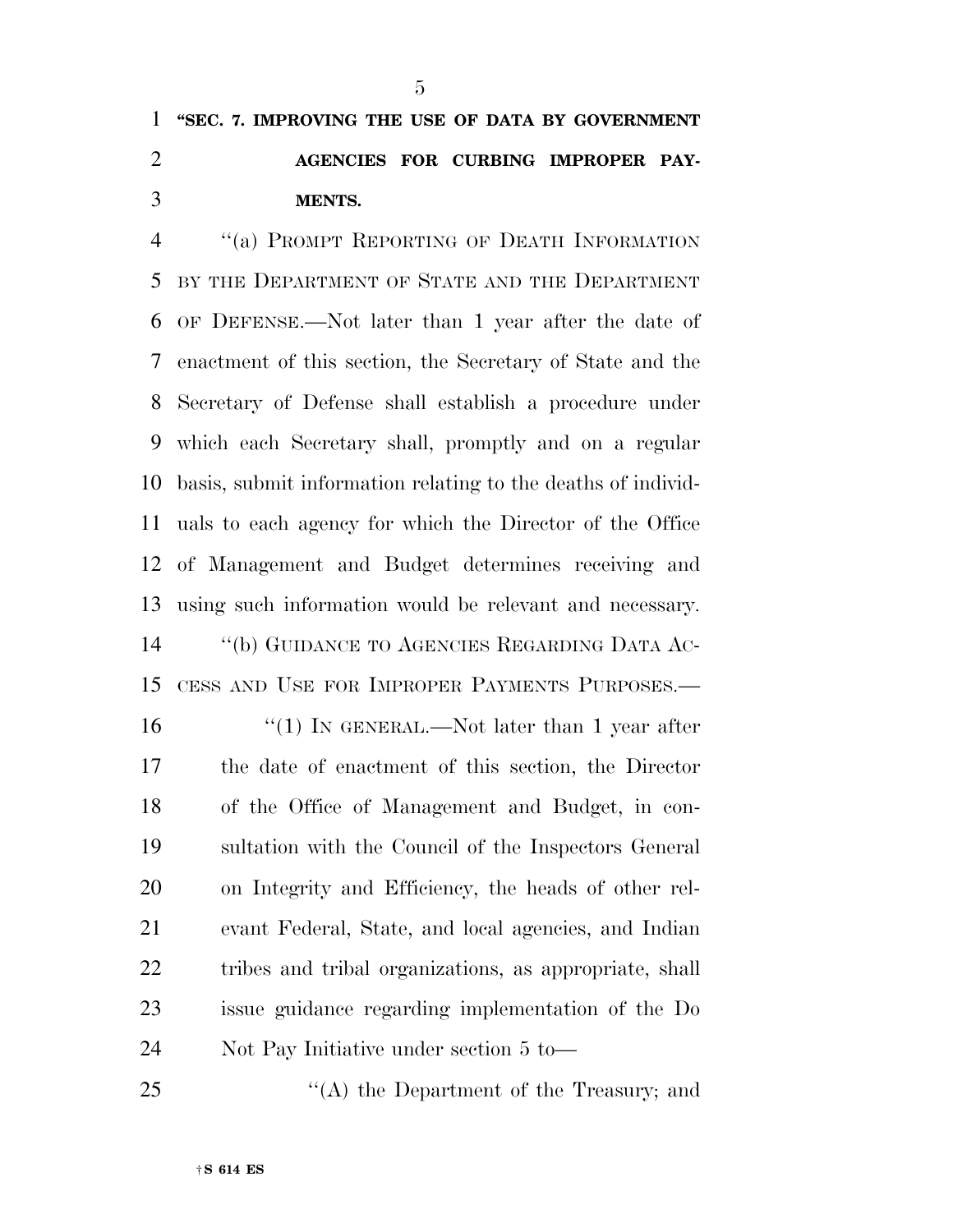| $\mathbf{1}$   | "(B) each agency or component of an                     |
|----------------|---------------------------------------------------------|
| $\overline{2}$ | agency-                                                 |
| 3              | "(i) that operates or maintains a                       |
| $\overline{4}$ | database of information described in sec-               |
| 5              | tion $5(a)(2)$ ; or                                     |
| 6              | "(ii) for which the Director deter-                     |
| 7              | mines improved data matching would be                   |
| 8              | relevant, necessary, or beneficial.                     |
| 9              | "(2) REQUIREMENTS.—The guidance issued                  |
| 10             | under paragraph $(1)$ shall—                            |
| 11             | $\lq\lq$ address the implementation of sub-             |
| 12             | section (a); and                                        |
| 13             | $\lq\lq$ include the establishment of deadlines         |
| 14             | for access to and use of the databases described        |
| 15             | in section $5(a)(2)$ under the Do Not Pay Initia-       |
| 16             | tive.".                                                 |
| 17             | SEC. 4. DATA ANALYTICS.                                 |
|                | 18 Section 5 of the Improper Payments Elimination and   |
| 19             | Recovery Improvement Act of 2012 (31 U.S.C. 3321        |
| 20             | note), is amended by adding at the end the following:   |
| 21             | "(h) REPORT ON IMPROPER PAYMENTS DATA ANAL-             |
| 22             | YSIS.—Not later than 180 days after the date of enact-  |
| 23             | ment of the Federal Improper Payments Coordination Act  |
| 24             | of 2015, the Secretary of the Treasury shall submit to  |
| 25             | Congress a report which shall include a description of— |

6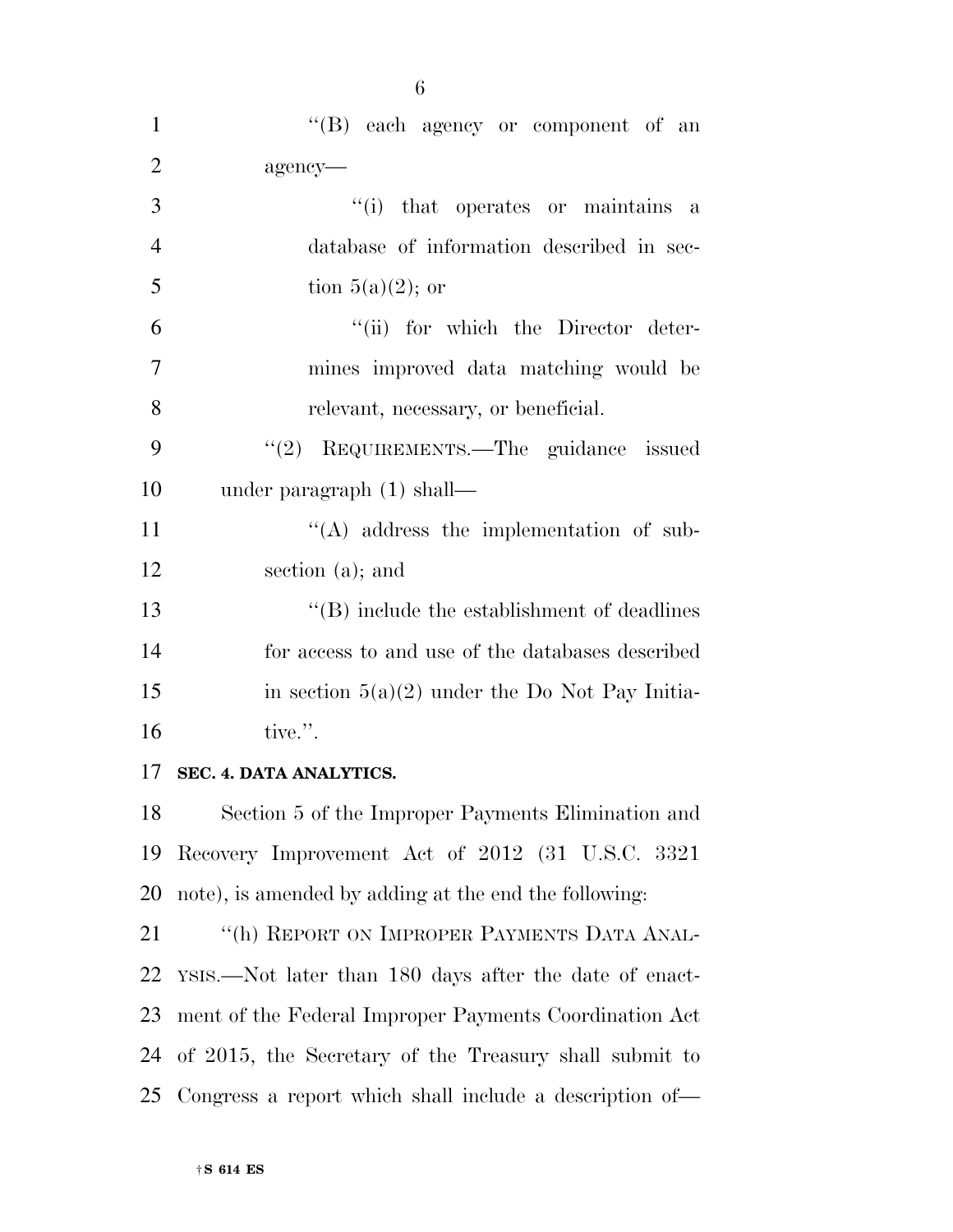1 ''(1) data analytics performed as part of the Do Not Pay Business Center operated by the Depart- ment of the Treasury for the purpose of detecting, preventing, and recovering improper payments through preaward, postaward prepayment, and postpayment analysis, which shall include a descrip-tion of any analysis or investigations incorporating—

8 ''(A) review and data matching of pay- ments and beneficiary enrollment lists of State programs carried out using Federal funds for the purposes of identifying eligibility duplica- tion, residency ineligibility, duplicate payments, or other potential improper payment issues;

 ''(B) review of multiple Federal agencies and programs for which comparison of data could show payment duplication; and

 $\lq\lq$  (C) review of other information the Sec- retary of the Treasury determines could prove effective for identifying, preventing, or recov- ering improper payments, which may include in- vestigation or review of information from mul-22 tiple Federal agencies or programs;

  $\qquad$   $\qquad$   $(2)$  the metrics used in determining whether the analytic and investigatory efforts have reduced,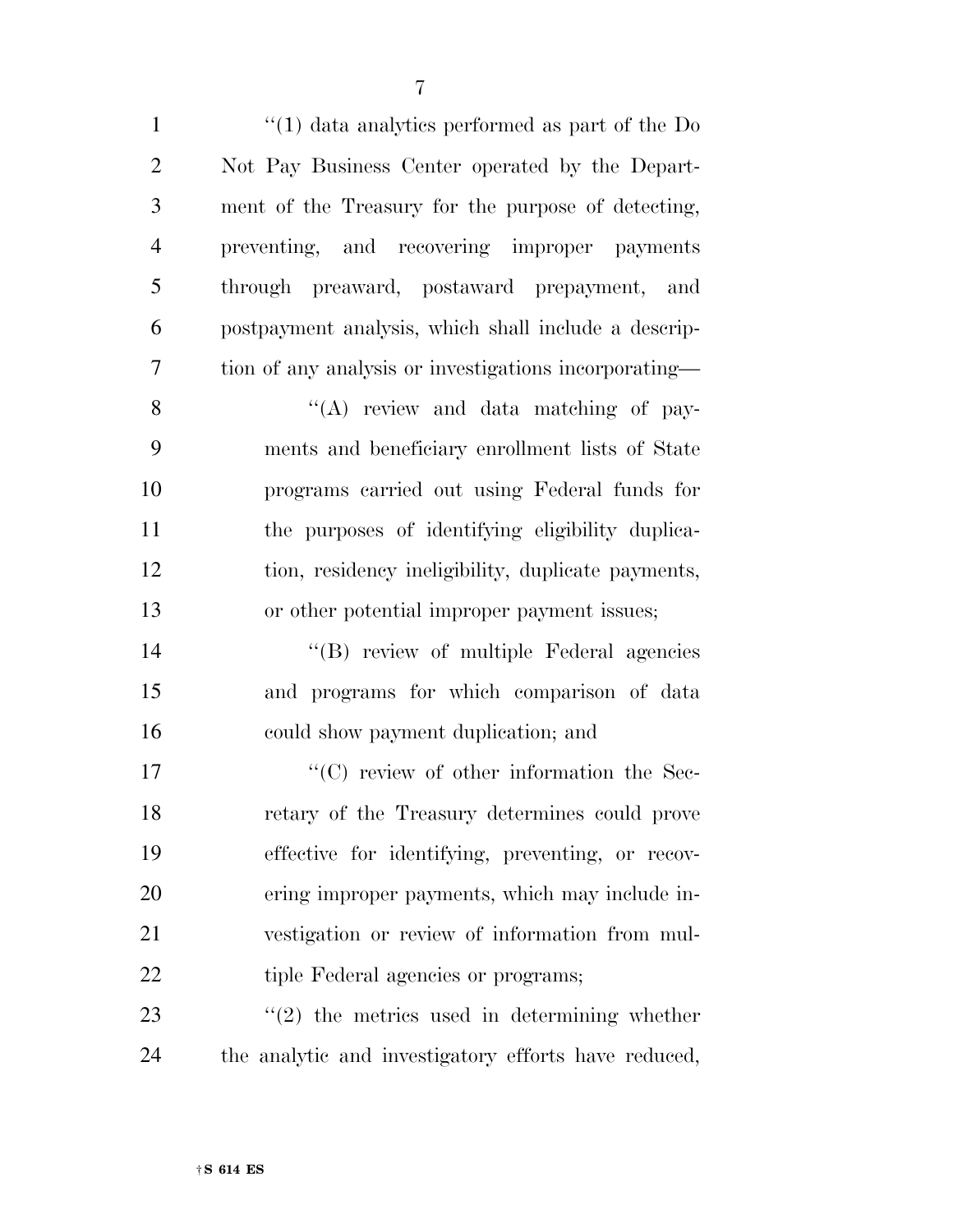or contributed to the reduction of, improper pay- ments or improper awards; and ''(3) the target dates for implementing the data analytics operations performed as part of the Do Not Pay Business Center''. Passed the Senate July 28, 2015. Attest:

*Secretary.*